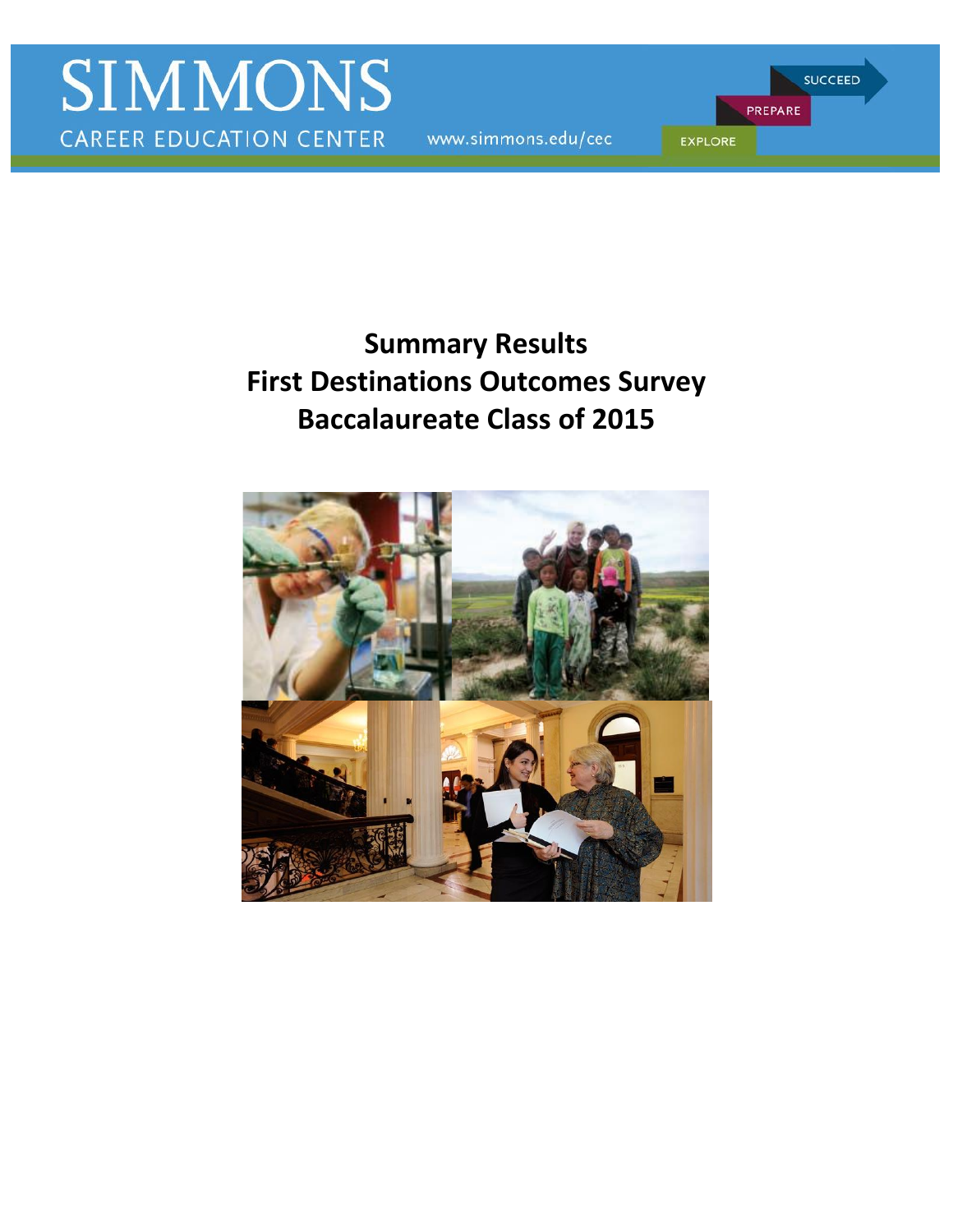Each year Simmons College surveys alumnae from the previous year's graduating baccalaureate class to determine their employment and/or further education status. The most recent survey was conducted in the 2014-2015 time period for the Class of 2015. The following is a summary of the results from that survey:

#### **KNOWLEDGE RATE**

| Knowledge Rate (% for whom data obtained): | 70%                                  |
|--------------------------------------------|--------------------------------------|
| <b>Total No. of Graduates Surveyed:</b>    | 430                                  |
| <b>Total No. for Whom Data Obtained:</b>   | 302                                  |
| No. of Cohorts Surveyed:                   | 4 (Aug & Oct, 2014; Jan & May, 2015) |

#### **Largest Majors and Knowledge Rate:**

| <b>Department</b>   | Rank    | <b>Total Grads</b> | <b>Knowledge Rate</b> |
|---------------------|---------|--------------------|-----------------------|
| <b>Nursing</b>      | 1       | 160                | 55%                   |
| <b>Biology</b>      | 2       | 47                 | 72%                   |
| Management          | 3       | 32                 | 81%                   |
| PT/Exercise Science | 4       | 29                 | 90%                   |
| Nutrition           | 5 (tie) | 28                 | 79%                   |
| Psychology          | 5 (tie) | 28                 | 68%                   |

## **CAREER OUTCOMES**

| Career Outcomes Rate (FT +PT): | 91% |
|--------------------------------|-----|
|                                |     |

| <b>Employed Full-Time:</b>                         | 53%    |
|----------------------------------------------------|--------|
| <b>Engaged in Military or Volunteer Service:</b>   | $<2\%$ |
| <b>Enrolled/Enrolling in Continuing Education:</b> | 23%    |
| <b>Full-time Rate (sub-total):</b>                 | 76%    |
| Employed Part-Time (temp, internship, etc.):       | 15%    |
| <b>Seeking Employment:</b>                         | 8%     |
| Other:                                             | 1%     |
| (sub-total) 9%                                     |        |
| <b>TOTAL:</b>                                      | 100%   |

## **EMPLOYMENT** (all data for those employed full-time)

#### **Top Fields of Employment:**

| 1. Health Care            | 55% | 4. Business & Finance | 5% |
|---------------------------|-----|-----------------------|----|
| 2. Education              | 9%  | 5. Technology         | 4% |
| 3. Communications & Media | 8%  |                       |    |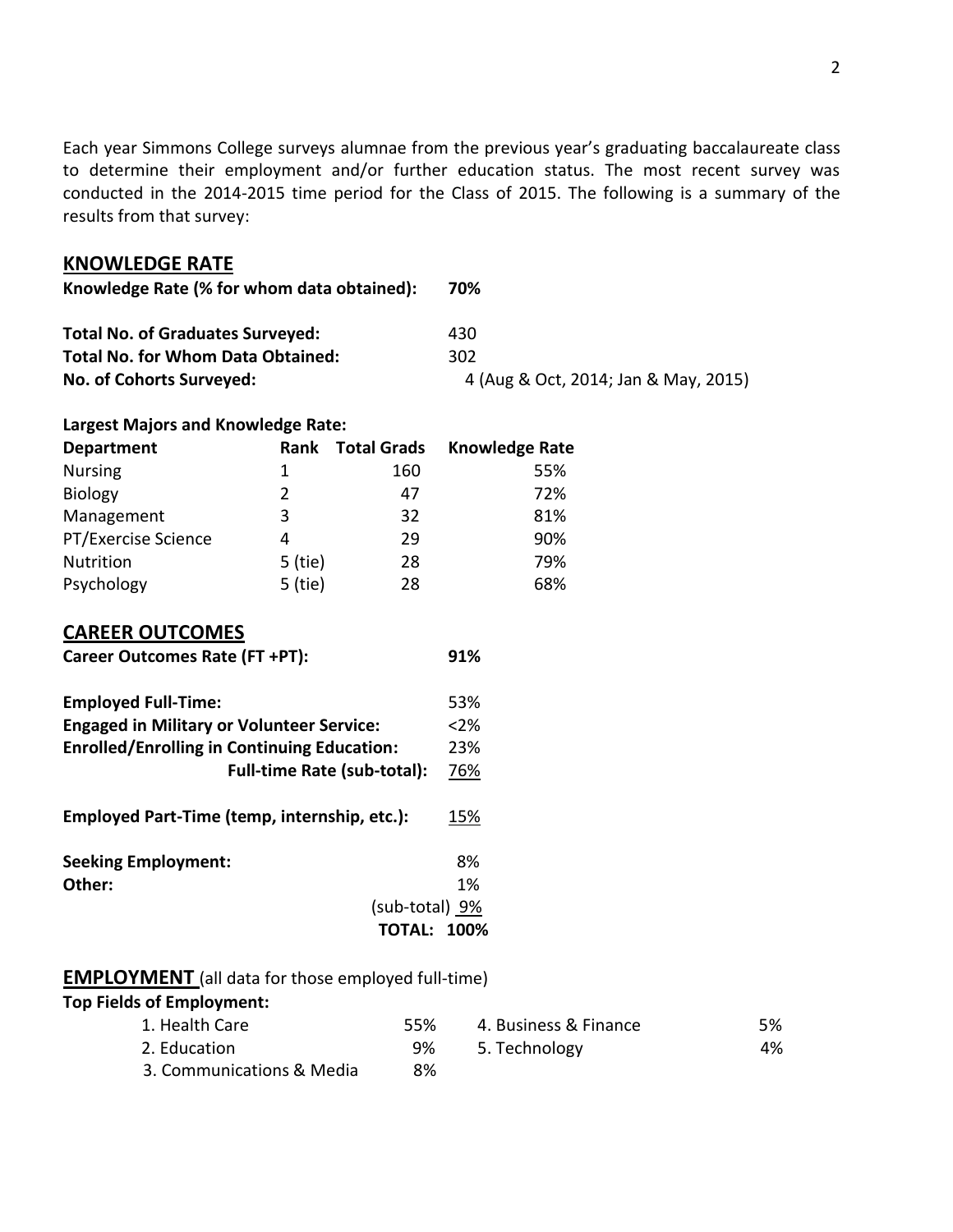#### **Top Employers:**

More than two hires:

- **•** Beth Israel Deaconess Medical Center
- Brigham & Women's Hospital
- Dana-Farber Cancer Institute
- Massachusetts General Hospital
- Simmons College
- Spaulding Rehabilitation Hospital

#### **Selected Other Employers:**

- Abt Associates
- Adlife Marketing & Communications
- Amneal Pharmaceuticals
- Atrius Health
- Boston Health Care for the Homeless
- **•** Boston Redevelopment Authority
- **•** Boston University School of Medicine
- **•** Business Wire
- Cengage Learning
- Citizens Bank
- CVS Pharmacy

#### **Relation to Major:**

• Very Related/Somewhat Related 90%

#### **Length of Job Search:**

- 1. By graduation 27%
- 2. Within 3 months of graduation 35%
- 3. 3-6 months after graduation 31%
- 4. Over 6 months after graduation 6%

#### **Method of Finding Job:**

- 1. Internet job site 43% 2. Internship/clinical placement 19%
- 3. Networking 16%
- 4. Direct employer contact 13%

#### **Salary:**

| • Average Salary | \$45,470            |
|------------------|---------------------|
| • Median Salary  | \$45,000            |
| $\bullet$ Range  | $$4,000 - $114,000$ |

- Tufts Medical Center
- VA Medical Center Boston Two (2) hires each:
- Brown Brothers Harriman
- Commonwealth of Massachusetts
- Meddeas
- Dartmouth-Hitchcock Medical Center
- Fenway Health
- Good Shepherd Children's Center
- Human Capital Research Corporation
- Liberty Mutual
- Massachusetts Eye & Ear Infirmary
- Newton Public Schools
- Planned Parenthood
- Scribe Partners
- TJX Companies
- Wayfair